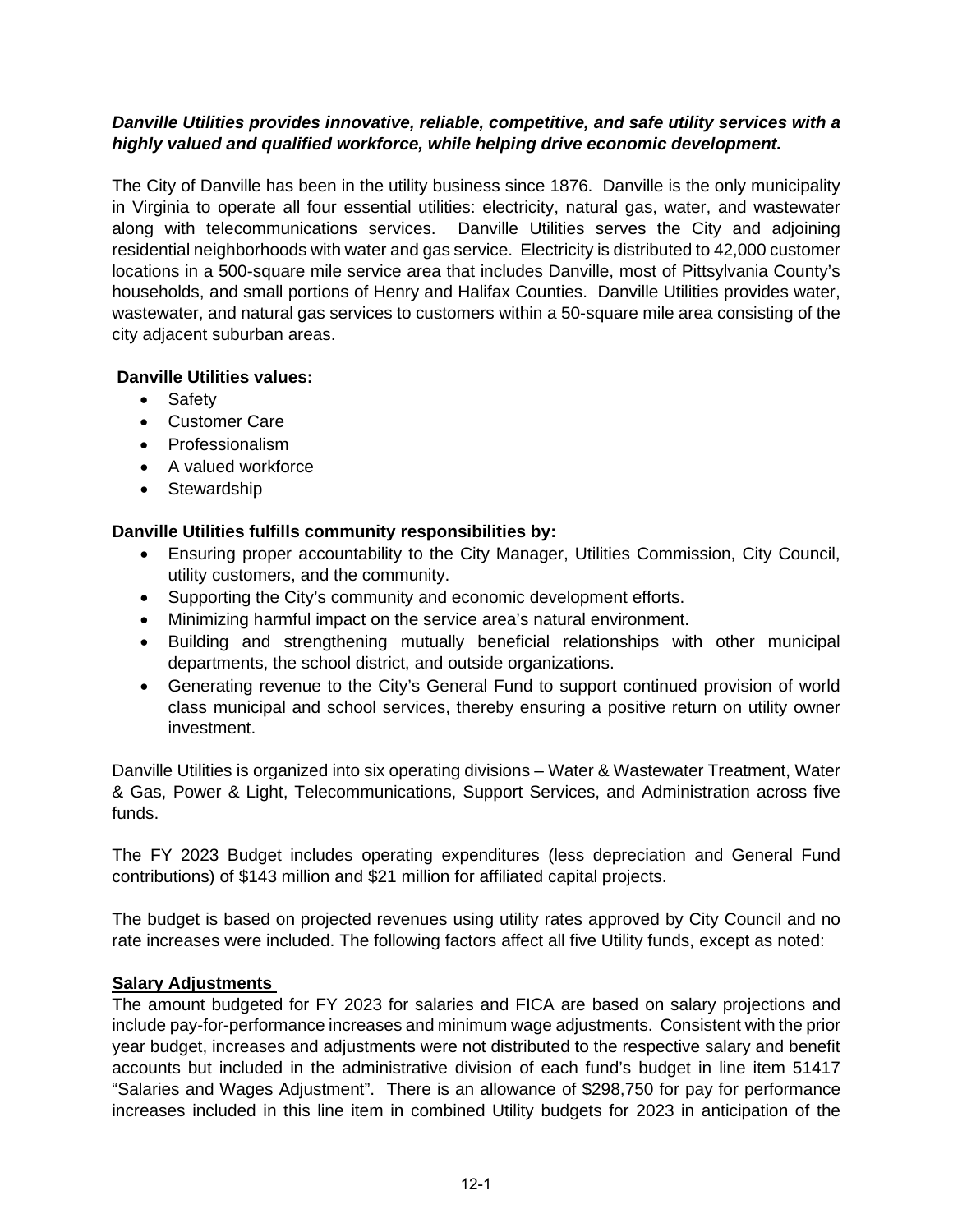continuation of the pay for performance increases. An estimated \$176,280 is included for wage compression related to minimum wage adjustments required by State law.

### **Retirement Rates**

The latest actuarial report reflects the funding status of the pension system has improved from 104.7% to 106.6%. This was accomplished through additional contributions and the recognition of investment gains. The report recommended an employer contribution of 4.533% of covered payroll for general employees to maintain a funded ratio of at least 100%.

#### **Benefits Allocation**

The City's self-insured employee health insurance plan is accounted for within the Human Resources Department. Through line item 57100 "Employee Benefits/HR Allocation", each utility division receives an allocation of the plan's expenses and premiums based on the division's specific number of employees. The allocation decreased an average of 6.3% per Utility fund with an increase of \$94,290 in combined Utility budgets for 2023.

#### **Revenue**

Revenue will cover operating costs and ongoing system-related improvements to maintain the integrity and reliability of the utility infrastructure.

#### **Expenditures**

This budget includes appropriations of \$15.5 million for contribution to the City's General Fund which is identical to the prior year contribution. Proposed FY 2023 capital improvements include \$21 million in projects that are necessary to meet environmental quality requirements, replace outdated infrastructure and facilities and to improve reliability and safety. Specific projects include: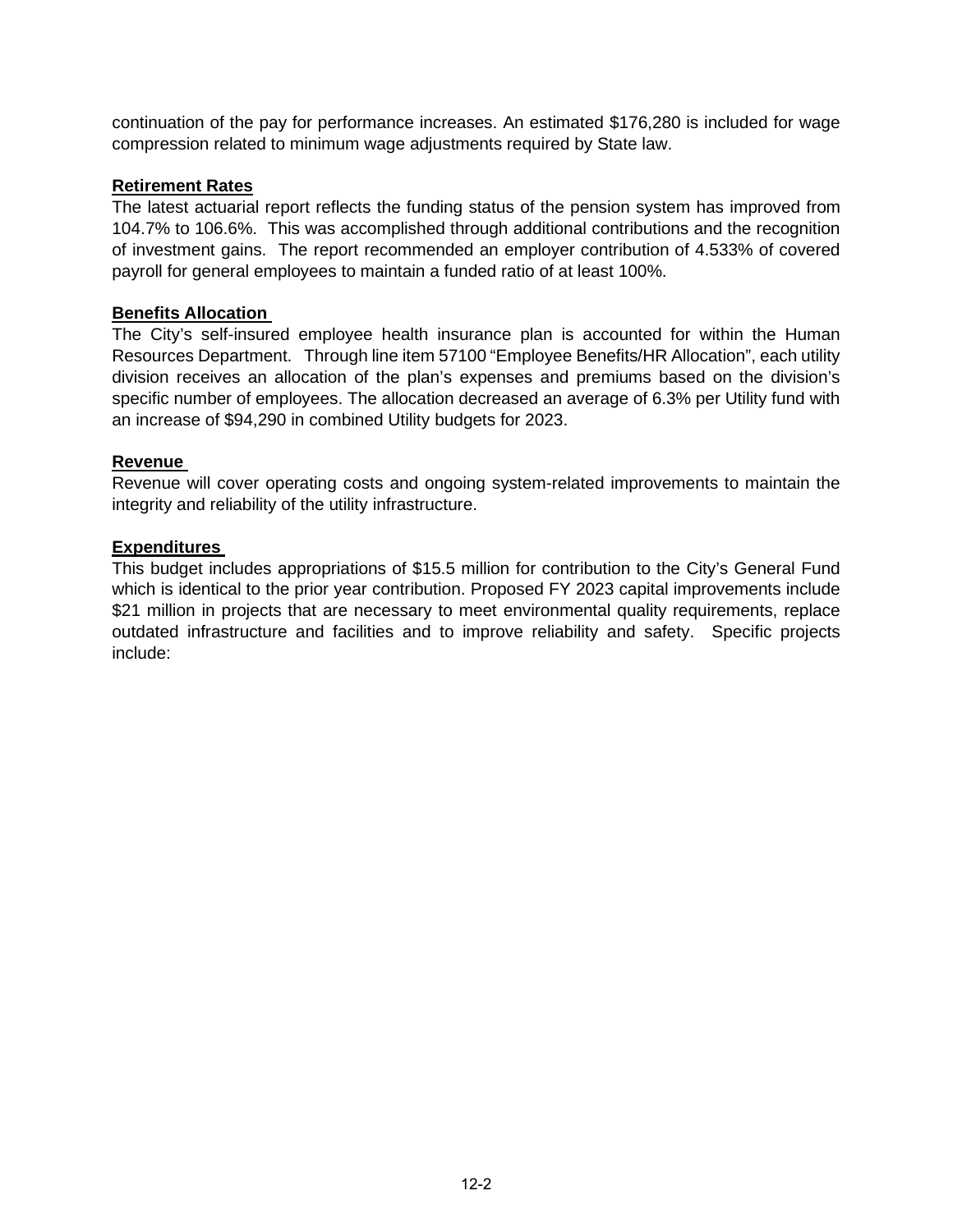### **Wastewater**

- \$1 million for the Fall Creek Sanitary Sewer Reconstruction & Rehabilitation project financed with Wastewater fund balance (Public Works)
- New Sewer Lines \$250,000 financed with revenues (Public Works)
- Sewer Line Reconstruction \$300,000 financed with revenues (Public Works)

## **Water**

- \$6 million to replace aging waterlines and infrastructure in the distribution system financed by State Grants, Bonds, and water revenues
- \$3.5 million for the Off-stream Reservoir project which will be financed by State grants and bonds

## **Gas**

\$3 million for the New Natural Gas Transmission Pipeline project which will be financed by Gas fund balance and revenues

## **Electric**

- \$1.5 million for the Ballou Substation project
- \$1.5 million for the Underground Electric Distribution Conversion project
- \$1 million for the AEP Fourth Delivery Point West Fork Substation project
- \$3 million for the New Design Substation Upgrade project
- \$1.25 million for the Airside Substation Expansion project

All Electric Fund projects will be financed with bonds.

The proposed utility fund budgets will ensure continued delivery of reliable services at the lowest rates currently possible while supporting vital economic development activities.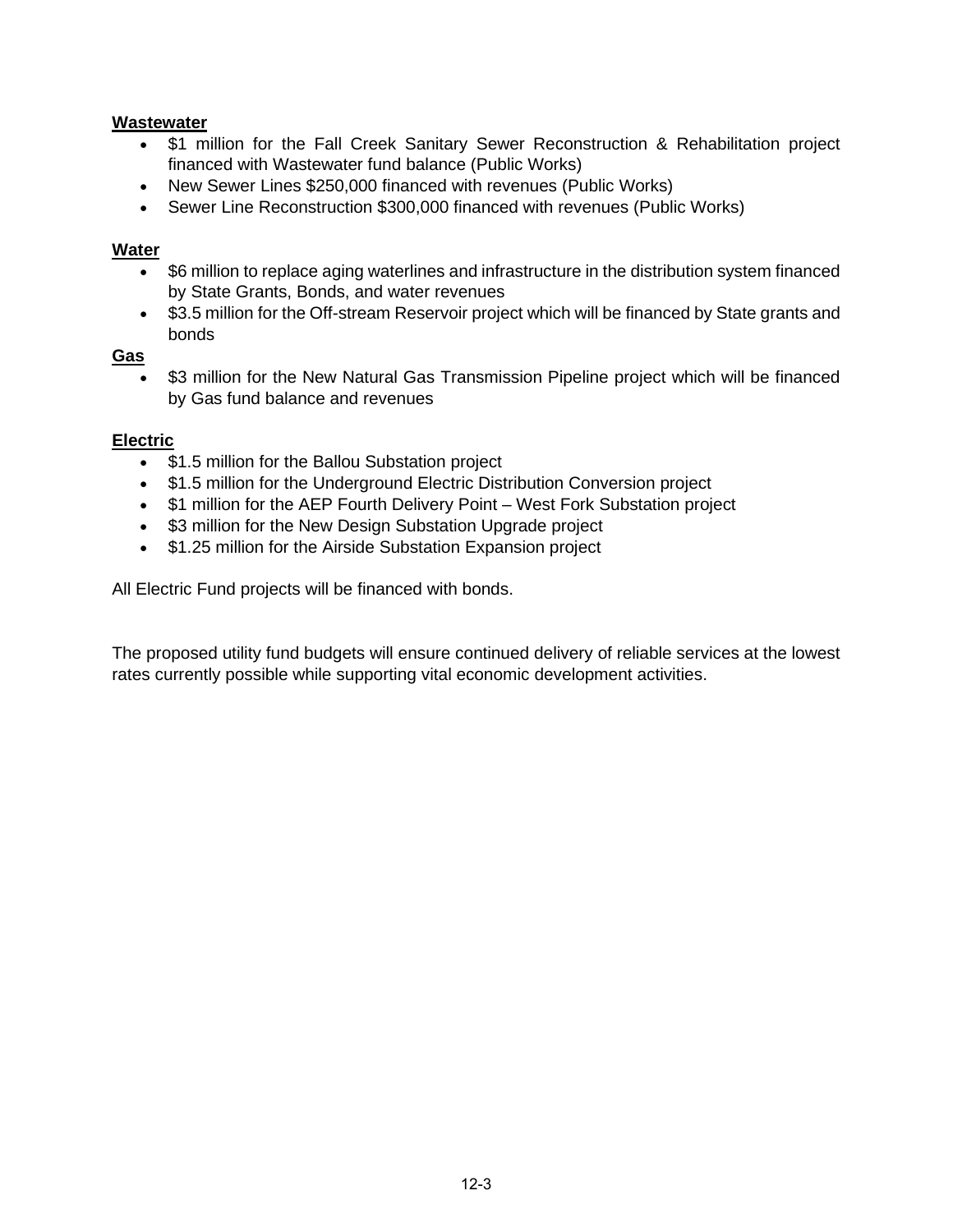#### **ALL UTILITY FUNDS BY FUNCTION INTRODUCTORY BUDGET FOR FY 2023 CITY OF DANVILLE - UTILITIES DEPARTMENT**

| <b>Description</b>                                   | Wastewater<br><b>Fund - 51</b> | Water<br><b>Fund - 52</b> | Gas<br><b>Fund - 53</b> | <b>Electric</b><br><b>Fund - 54</b> | <b>Telecomm</b><br>Fnd - 55 | <b>TOTAL</b>        |
|------------------------------------------------------|--------------------------------|---------------------------|-------------------------|-------------------------------------|-----------------------------|---------------------|
| Revenue                                              |                                |                           |                         |                                     |                             |                     |
| Rev-Use Money/Property                               | 29,950                         | 119,090                   | 286,550                 | 1,180,820                           | 2,620                       | 1,619,030           |
| <b>Charges for Services</b>                          | 9,078,570                      | 8,855,470                 | 22,408,490              | 121,398,650                         | 768,680                     | 162,509,860         |
| Miscellaneous Revenue                                | 80,000                         | 46,000                    | 8,500                   | 390,000                             |                             | 524,500             |
| <b>Recovered Cost</b>                                |                                | 13,000                    |                         | 5,000                               |                             | 18,000              |
| Non-Revenue Receipts                                 |                                |                           |                         |                                     |                             |                     |
| <b>Total Operating Revenue</b>                       | 9,188,520                      | 9,033,560                 | 22,703,540              | 122,974,470                         | 771,300                     | 164,671,390         |
| <b>Transfer from Fund Balance</b>                    |                                |                           |                         |                                     |                             |                     |
| <b>Total Revenue</b>                                 | 9,188,520                      | 9,033,560                 | 22,703,540              | 122,974,470                         | 771,300                     | 164,671,390         |
|                                                      |                                |                           |                         |                                     |                             |                     |
| <b>Operating Expenses</b><br><b>Treatment Plants</b> |                                |                           |                         |                                     |                             |                     |
| <b>Public Works</b>                                  | 3,406,230<br>1,744,090         |                           |                         |                                     |                             | 3,406,230           |
|                                                      |                                | 92,270                    |                         |                                     |                             | 1,744,090<br>92,270 |
| Laboratory<br>Operations-Main                        |                                | 1,289,070                 |                         |                                     |                             | 1,289,070           |
| Operations-Industrial                                |                                | 165,020                   |                         |                                     |                             | 165.020             |
| <b>Treatment-Main</b>                                |                                | 432,620                   |                         |                                     |                             | 432,620             |
| <b>Administration Services</b>                       | 798,960                        | 2,077,350                 | 1,842,110               | 6,696,450                           | 2,300                       | 11,417,170          |
| Engineering                                          |                                | 359,270                   | 374,400                 | 1,092,950                           |                             | 1,826,620           |
| Distribution                                         |                                | 587,770                   | 572,840                 | 4,712,550                           |                             | 5,873,160           |
| Service                                              |                                | 283,780                   | 308,270                 |                                     |                             | 592,050             |
| Meters & Regulators                                  |                                | 99,270                    | 125,380                 |                                     |                             | 224,650             |
| <b>Meters</b>                                        |                                |                           |                         | 396,490                             |                             | 396,490             |
| <b>Gas Control</b>                                   |                                |                           | 481,130                 |                                     |                             | 481,130             |
| Substations                                          |                                |                           |                         | 1,551,250                           |                             | 1,551,250           |
| Hydro-Electric Plant                                 |                                |                           |                         |                                     |                             |                     |
| Transmissions                                        |                                |                           |                         | 116,000                             |                             | 116,000             |
| Generators                                           |                                |                           |                         | 73,500                              |                             | 73,500              |
| <b>Customer Services</b>                             |                                |                           |                         |                                     |                             |                     |
| <b>Utility Administrative Services</b>               |                                |                           |                         | 1,425,530                           |                             | 1,425,530           |
| <b>Support Services</b>                              |                                |                           |                         | 355,720                             |                             | 355,720             |
| Operations                                           |                                |                           |                         |                                     | 453,730                     | 453,730             |
| <b>Rivercity TV</b>                                  |                                |                           |                         |                                     |                             |                     |
| <b>Purchased Services</b>                            |                                |                           |                         |                                     |                             |                     |
| <b>Debt Service</b>                                  | 145,330                        | 130,740                   | 88,430                  | 3,191,720                           |                             | 3,556,220           |
| <b>Capital Expenses</b>                              | 837,370                        | 1,638,650                 | 866,130                 | 3,171,090                           | 25,000                      | 6,538,240           |
| <b>Subtotal Operating Expense</b>                    | 6,931,980                      | 7,155,810                 | 4,658,690               | 22,783,250                          | 481,030                     | 42,010,760          |
| (Net of Source of Supply)                            |                                |                           |                         |                                     |                             |                     |
| Depreciation                                         | 2,028,770                      | 1,660,660                 | 1,690,430               | 8,696,410                           | 485,610                     | 14,561,880          |
| Source of Supply                                     |                                |                           | 13,715,730              | 87,238,820                          | 60,000                      | 101,014,550         |
| <b>Total Operating Expense</b>                       | 8,960,750                      | 8,816,470                 | 20,064,850              | 118,718,480                         | 1,026,640                   | 157,587,190         |
| Annual Contribution to General                       | 705,760                        | 953,300                   | 3,196,330               | 10,572,610                          | 81,000                      | 15,509,000          |
| <b>Total Expenditures</b>                            | 9,666,510                      | 9,769,770                 | 23,261,180              | 129,291,090                         | 1,107,640                   | 173,096,190         |
| Add - Depreciation                                   | 2,028,770                      | 1,660,660                 | 1,690,430               | 8,696,410                           | 485,610                     | 14,561,880          |
| <b>Revenue in excess of Operating</b>                | 1,550,780                      | 924,450                   | 1,132,790               | 2,379,790                           | 149,270                     | 6,137,080           |
| <b>Capital Improvements</b>                          |                                |                           |                         |                                     |                             |                     |
| <b>Capital Projects</b>                              |                                | 1,000,000                 | 3,000,000               |                                     |                             | 4,000,000           |
| Sewer Capital Projects                               | 1,550,000                      |                           |                         |                                     |                             | 1,550,000           |
| <b>Total Capital Improvements</b>                    | 1,550,000                      | 1,000,000                 | 3,000,000               |                                     |                             | 5,550,000           |
| <b>Revenues Over(Under) Expenses</b>                 | 780                            | (75, 550)                 | (1,867,210)             | 2,379,790                           | 149,270                     | 587,080             |